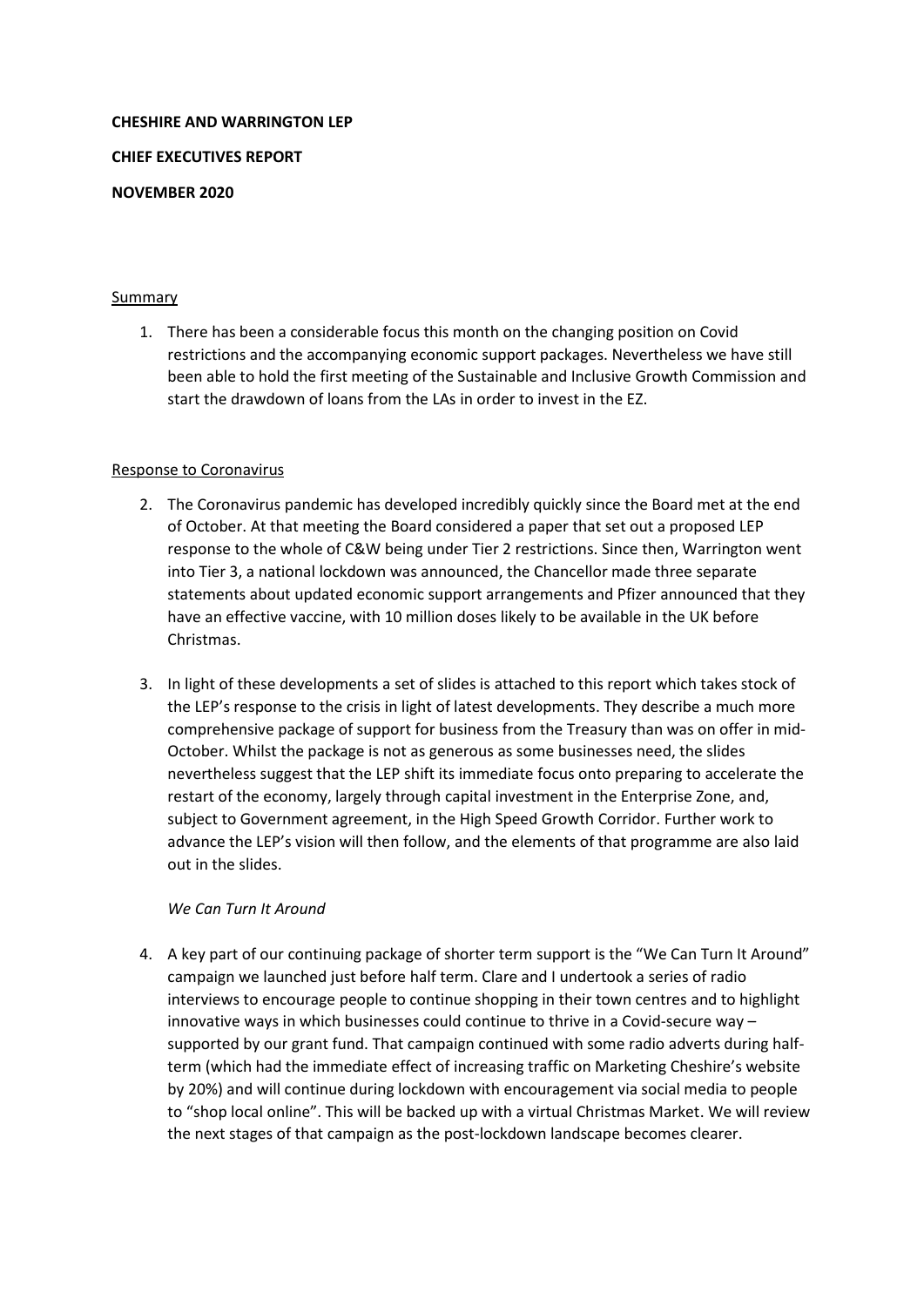#### *Workforce Recovery*

5. Separately, we are also reviewing our Workforce Recovery programme. Unemployment has not increased as much as we expected when the first lockdown started, and the extension of furloughing will, at very least, delay significant further increases for another six months. We are therefore considering whether we should increase the focus of this work on young people, who have been disproportionately hit by the economic impact of the virus, on people with complex needs, who are likely to be finding it even more difficult to find a job at present, and also on people who are not registering as unemployed and are not looking for work because they assume there are no vacancies – which is definitely not the case (the Lighthouse Lab at Alderley park has 100 vacancies, for example).

# *Question for the Board*

6. I would welcome views from members, either in advance of the Board, or at the meeting itself, on this shift in emphasis in our strategy from short term support towards accelerating the (second) restart.

# Spending Review

7. The Chancellor has announced that the Spending Review will take place on 25 November, but that it will cover one year only, rather than the  $3 - 4$  year review we had assumed when we tabled our submission at the end of September. It is likely that the review will largely be a "one-year rollover", meaning that we will get the same level of core funding from BEIS/MHCLG as this year, but that some of our longer term proposals, such as the life sciences fund, or a long term increase in Growth Hub funding, will not be progressed.

# Angie Robinson

8. Angie chaired her last meeting as Chair of Marketing Cheshire on 12 November. She has been a member of the MC Board for over 9 years and Chair for over two. She has done a fantastic job for MC over that time and I am sure that everyone will join me in thanking her for everything she has done. Subject to the LEP Board's agreement, it is proposed to reflect the importance of Marketing Cheshire's role within the LEP by bringing together the roles of LEP Deputy Chair and Chair of Marketing Cheshire and therefore to add the latter role to Trevor's portfolio. The MC Board unanimously support this. Formal approval of this appears later in the agenda.

# Enterprise Zone Investments

9. I am delighted to be able to let the Board know that the legal processes around the EZ loans have been completed and we have begun to draw down the £30 million that the LAs have offered us in order to invest in the Enterprise Zone. As a result we have exchanged contracts on the investment into Blocks 22-24 at Alderley Park, made the grant payments we had agreed into the Quadrant scheme at Birchwood, and are close to exchange on the second phase of development at Hooton Park. Together these amount to 350,000 sq ft of new development.